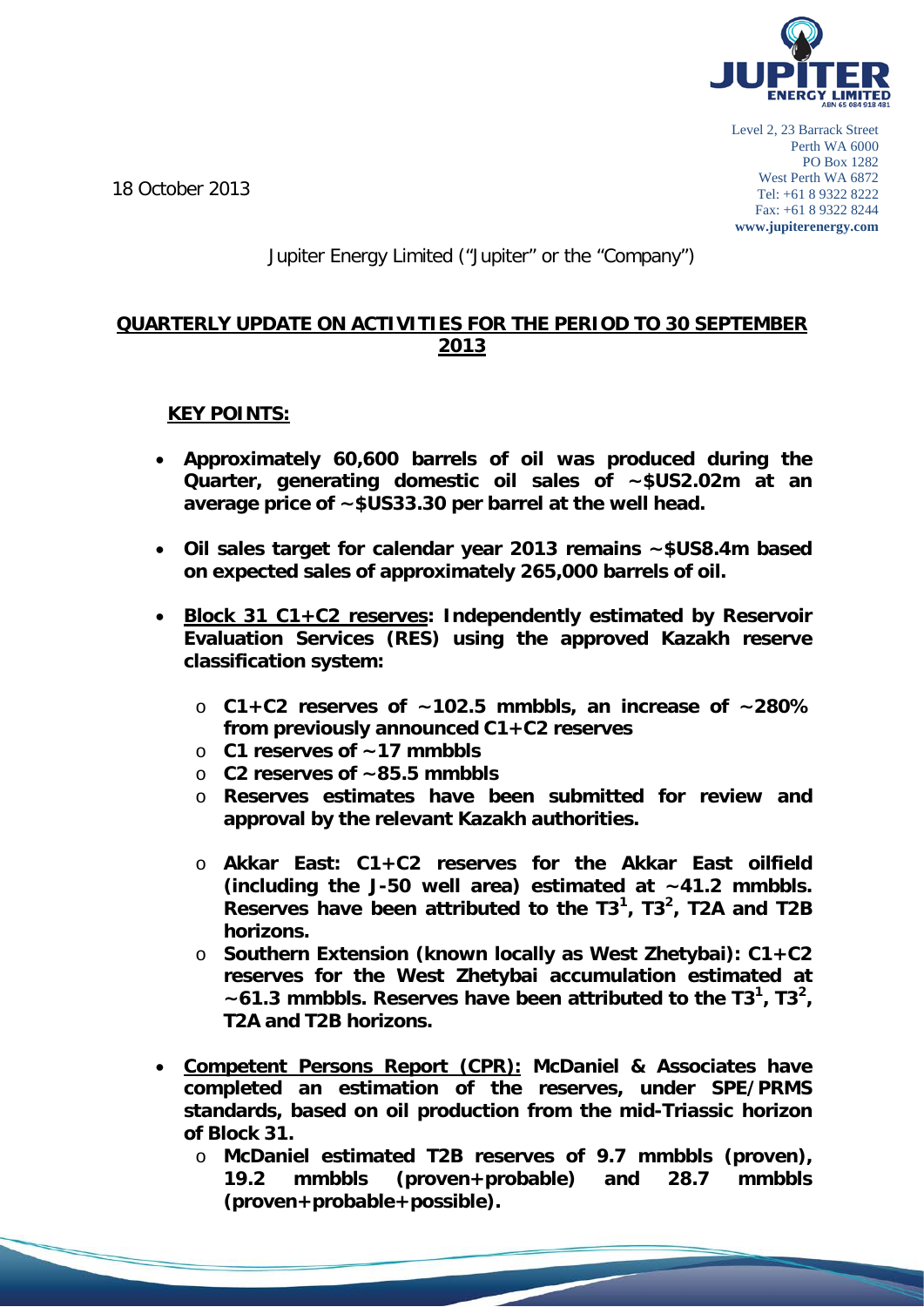- o **McDaniel estimated the pre-tax Net Present Value of the proved+probable mid-Triassic reserves, using a discount rate of 10%, as \$US305m.**
- **Forward operations to focus on remedial work on the J-53 well and additional testing on the J-59 well during 4Q 2013/1Q 2014.**
- **\$US6.5mm of Convertible Notes issued in September resulting in net cash proceeds of ~\$US3.3m after fees and repayment of \$US3m of Promissory Notes.**
- **Approval from Kazakh authorities to enable Jupiter Energy shares to list on the Kazakh Stock Exchange (KASE).**

Jupiter Energy Limited (ASX: "JPR", AIM: "JPRL" and KASE: "AU\_JPRL") presents the following update on activities for the 3 month period ending 30 September 2013 (the "Quarter"). Also included in this report are details of subsequent events that have occurred up to the date of this release.

# **The Quarter in brief:**

Trial Production oil sales for the Quarter came from the J-51 and J-52 wells. Over 60,600 barrels of oil were sold in the domestic market during the Quarter, achieving approximately \$US2.02m in sales at an average price of \$US33.30 per barrel and based on an average production rate of 673 barrels of oil per day (bopd). All oil was sold on a pre-paid basis.

# **Operations in Detail:**

# AKKAR EAST

# J-50 (Trial Production):

As already previously announced, Kazakh regulations require the Company to obtain an amendment to the current J-50 Trial Production Licence to permit the increased emission level associated with the increased rate of oil production from the well. Production is not expected to recommence until January 2014.

### J-51 (Trial Production):

The average daily flow rate from the J-51 well for the Quarter was ~320 bopd with all oil produced being sold into the domestic market. Water cut from the well remains at <1%. A total of approximately 29,000 barrels of oil was produced from the J-51 well during the Quarter, generating approximately \$US0.96m in sales.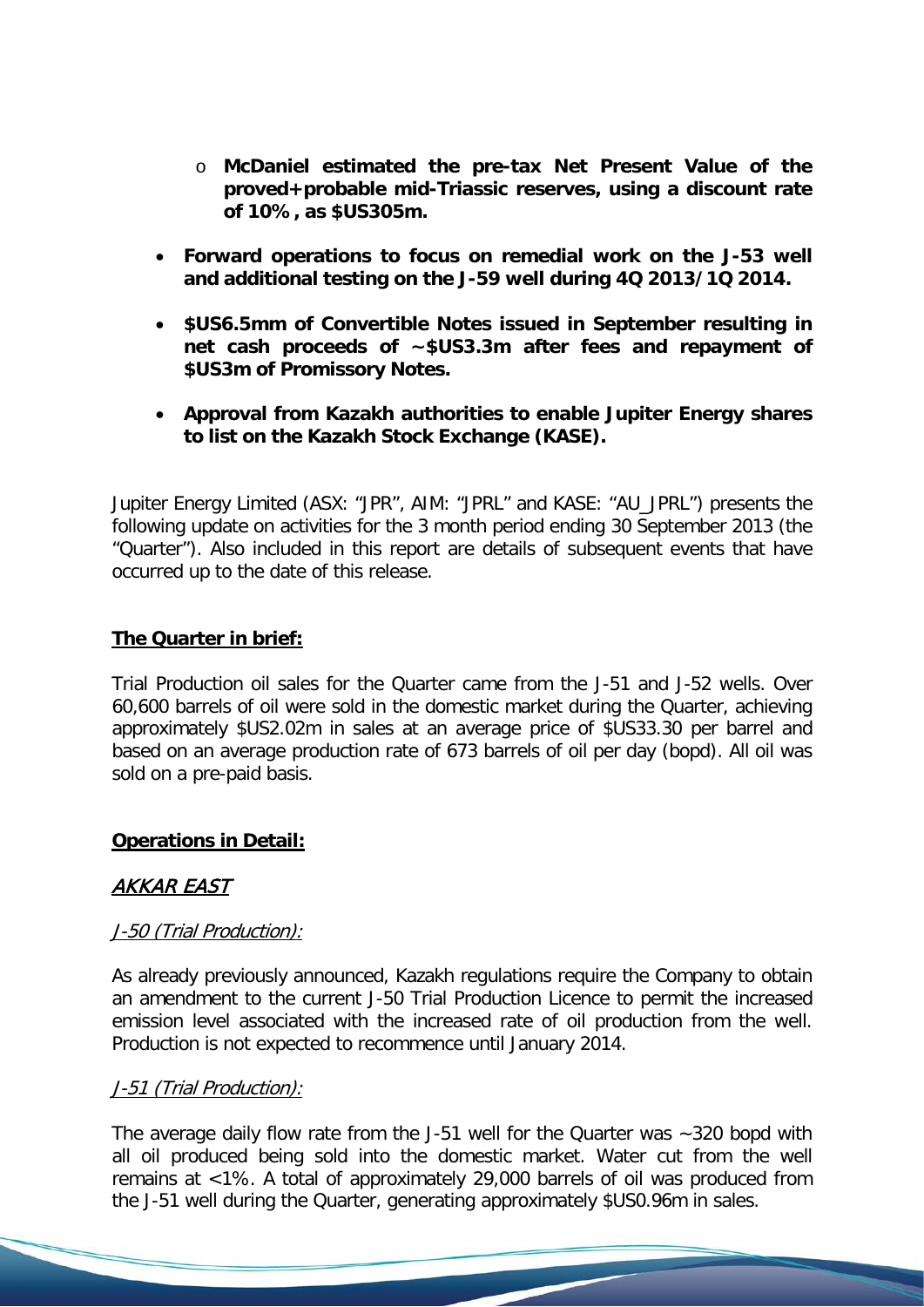# J-52 (Trial Production):

The average daily flow rate from J-52 during the Quarter was ~350 bopd with all oil produced being sold into the domestic market. Water cut from the well remains at <1%. A total of approximately 32,000 barrels of oil was produced from the J-52 well during the Quarter, generating approximately \$US1.06m in sales.

# J-53 Well (Approved for Trial Production):

The well is currently shut in and it is expected that further remedial work will be carried out on the well during the  $4<sup>th</sup>$  quarter of 2013 in order that it can be placed on commercial production.

The Company has received approval for J-53 to produce under Trial Production.

# WEST ZHETYBAI (SOUTHERN EXTENSION AREA)

# J-55 Well:

Work on J-55 is currently suspended post completion of the 90 day test period. An application for a Trial Production Licence for the well is currently being prepared.

### J-58 Well:

Work on J-58 is currently suspended post completion of the 90 day test period. An application for a Trial Production Licence for the well for the well is currently being prepared.

### J-59 Well:

The Company intends to carry out additional testing on this well. The timing of this work is expected to be post the completion of remedial work on the J-53 well.

### **Forward Plan – Operations:**

The Company will focus on carrying out further remedial work on the J-53 well and additional testing on the J-59 well during the  $4<sup>th</sup>$  quarter of 2013 and 1<sup>st</sup> Quarter 2014.

As a result, the drilling of the J-54 exploration well has been deferred until 2014.

The J-54 prospect is a large structural closure mapped using 3D seismic to the north of the producing East Akkar field. The prospect is believed to be a separate field and the prognosis is that it is structurally up dip of Akkar East.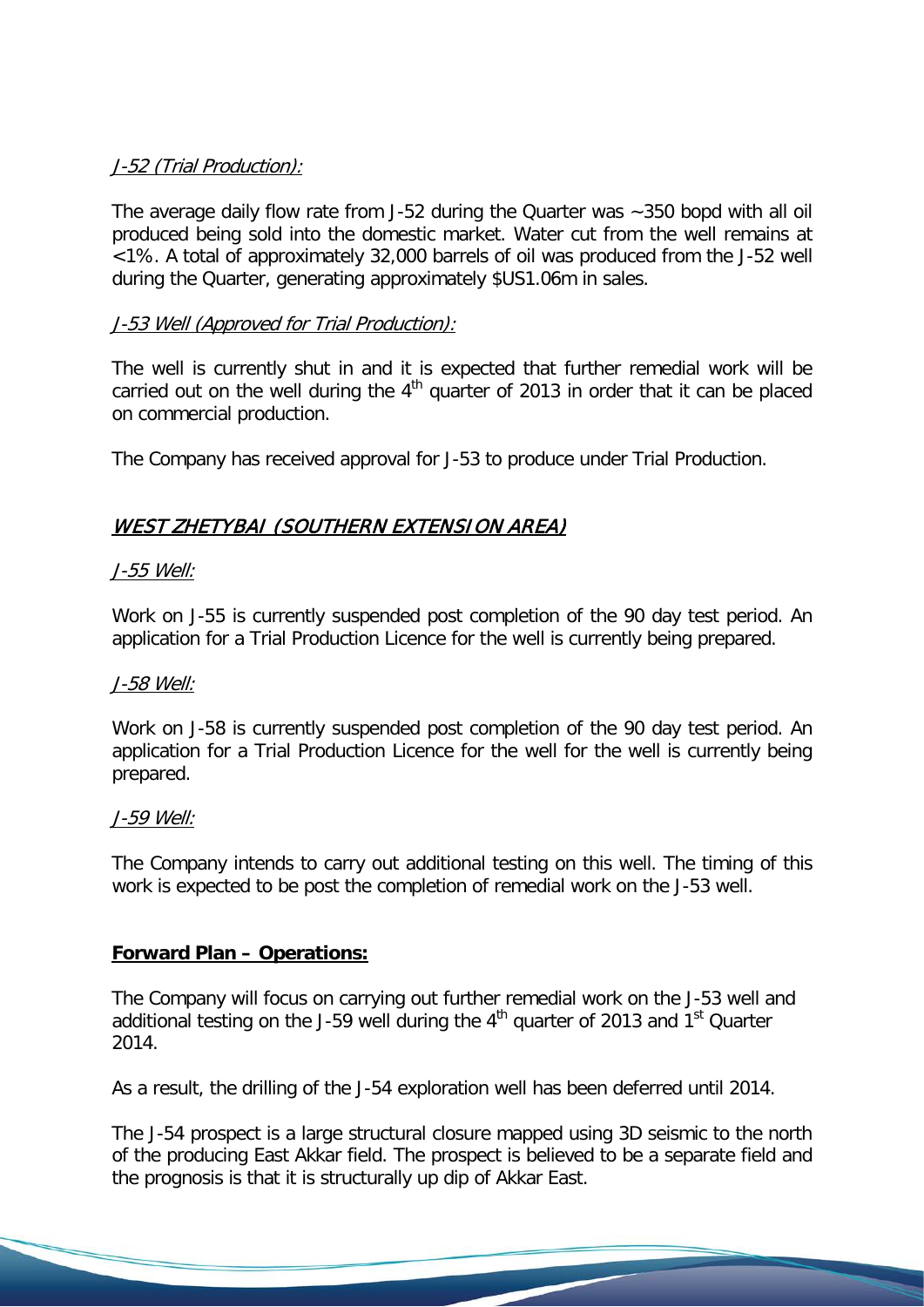The Company considers that the main risk associated with the well is an adequate top seal to trap oil. Assuming success, it is believed that the reservoir quality and flow rates should be similar to that found in the Akkar East field.

# **Oil Sales:**

Oil sales are currently being completed through two local trading companies; the Company continues to investigate new markets for the sale of its oil from the Block 31 wells. Going forward it is hoped that oil sales utilizing rail transport can be replaced with sales directly into the pipeline or sales can be made to a refinery nearer the field. Both of these strategies would reduce transportation costs and improving the overall netback per barrel achieved in the domestic market.

Forecasted revenues for the final quarter of 2013 should see the 2013 calendar year sales total approximately  $$US8.4m$ , with oil sales during the  $4<sup>th</sup>$  quarter coming from Trial Production revenue from the J-51 and J-52 wells.

# **Update to Reserves and Resource Estimations:**

On 11 September 2013 the Company announced the details of three independent reserve estimations that had been carried out on the various accumulations on the Block 31 permit.

Two of these reports were State Reserve Reports prepared by independent consulting firm RES. The first of these reports was the Akkar East Reserves Report and this report was prepared as part of the process of moving the Akkar East field into Full Field Development. This review of the Akkar East field was a follow on to the 2012 Preliminary Reserves report prepared by RES submitted as part of the process required to enable the J-50, J-51, J-52 and J-53 wells to be granted their respective Trial Production Licences (TPL's). The Preliminary Reserves report was approved by the Kazakh authorities in June 2012.

The second report was the Southern Extension area (known locally as West Zhetybai) Preliminary Reserves Report and this report is the first step towards the granting of TPL's for the J-55, J-58 and J-59 wells.

In summary, the Akkar East accumulation covers the area delineated by the J-51, J-52 and J-53 wells and the Oil-In-Place (OIP) for this area has been estimated at  $~129$  mmbbls with recoverable reserves estimated at  $~129$ . mmbbls. The C1 reserves have been estimated at  $~10.7$  mmbbls and C2 reserves at  $~21.9$  mmbbls. The recoverable reserves are based on a recovery factor of 27.2%.

The J-50 well is part of the Akkar North accumulation and the estimated recoverable reserves for this area are  $\sim 8.6$  mmbbls (C1 -  $\sim 4$  mmbbls and C2 -  $\sim 4.6$  mmbbls) bringing the total recoverable reserves in the area delineated by the wells J-50, 51,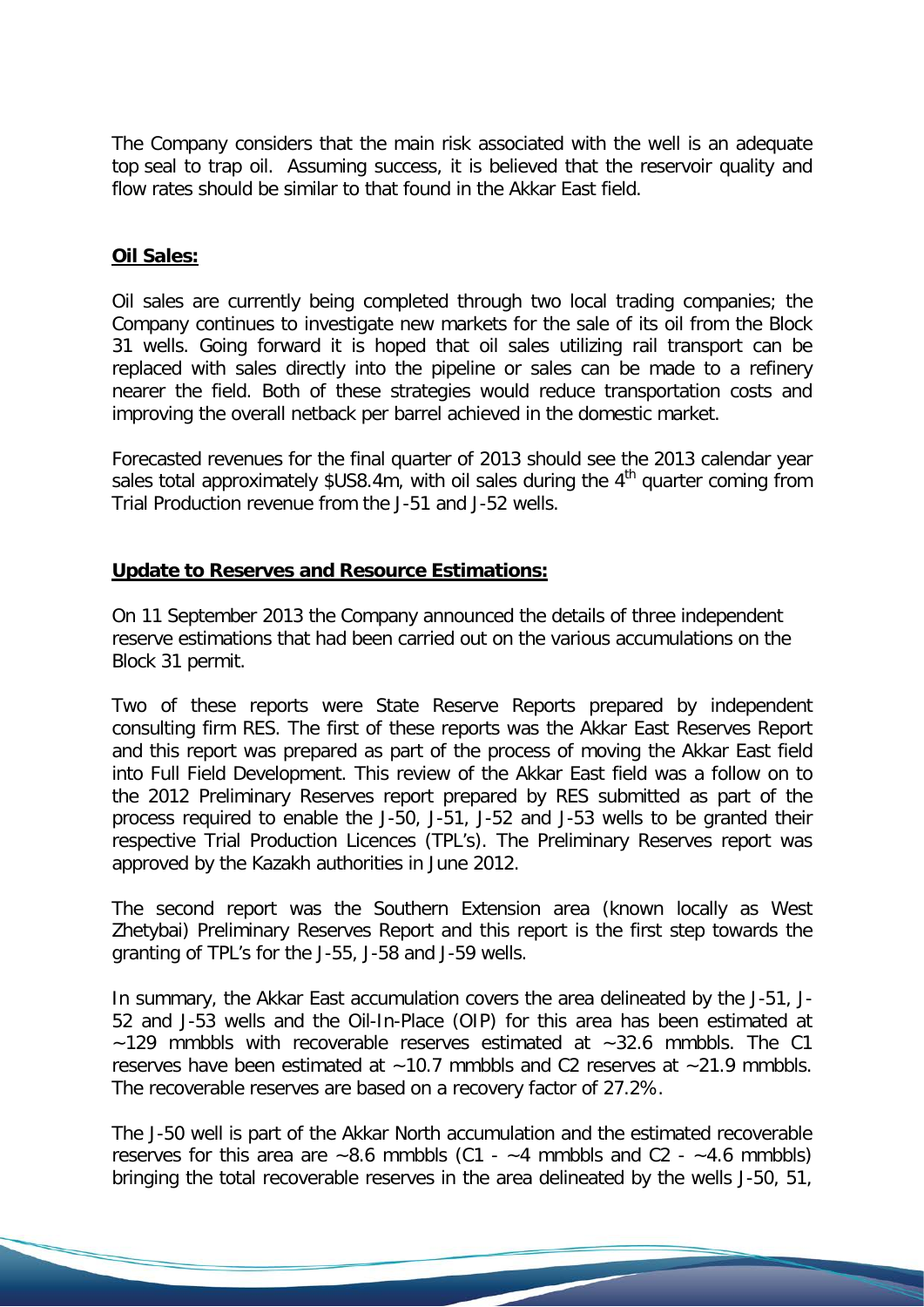52 and 53 to ~41.2 mmbbls; C1 reserves of ~14.7 mmbbls and C2 reserves of  $\sim$  26.5 mmbbls.

Estimated reserves from the  $T3^1$ ,  $T3^2$  (both formerly known as the Z Sand), T2A and T2B horizons were used in these calculations. The Akkar East Reserves Report has now been submitted to the relevant authorities; the approval process is expected to take three months.

The West Zhetybai accumulation covers the area delineated by the J-55, J-58 and J-59 wells and reserves have been evaluated for the  $T3<sup>1</sup>$ ,  $T3<sup>2</sup>$ ,  $T2A$  and T2B horizons. The OIP for this area has been estimated at  $\sim$ 232 mmbbls (from all four horizons) with recoverable reserves estimated at ~61.2 mmbbls. The C1 reserves have been estimated at ~2.3 mmbbls and C2 reserves at ~58.9 mmbbls; the recoverable reserves are based on a recovery factor of 27.2%.

The higher proportion of C2 to C1 reserves indicates the need for (i) further testing of the J-55 and J-59 wells and (ii) general appraisal of the area which may include the drilling of additional wells.

RES has submitted the West Zhetybai Preliminary Reserves Report to the relevant authorities; approval is expected to take three months.

The third report was a Competent Persons Report (CPR) that was prepared using the Society of Petroleum Engineers Petroleum Resources Management System (PRMS) classification system; reserves are defined as those quantities of oil which are estimated to be commercially recoverable from a known accumulation from a given date forward.

McDaniel & Associates (McDaniel) were engaged to complete this independent reserves audit of only the mid Triassic horizon as identified by wells J-50, J-51, J-52, J-53, J-55, J-58 and J-59.

One of the underlying differences between the Kazakh State Reserves classification system and PRMS classification system is that PRMS also considers the commercial uncertainties rather than only geological attributes and therefore the lack of established commercial oil flow from the J-53, J-55 and J-59 wells resulted in the reserve calculations based primarily on production from the T2B horizon from wells J-50, J-51, J-52 and J-58.

The results, by reserve category, were:

- Proved Reserves: 1P 9.7 mmbbls
- Proved plus Probable Reserves: 2P 19.2 mmbbls
- Proved plus Probable plus Possible: 3P 28.7 mmbbls

As part of the work undertaken by McDaniel to establish the commercial threshold of the mid-Triassic reserves, the Net Present Value of the proved+probable reserves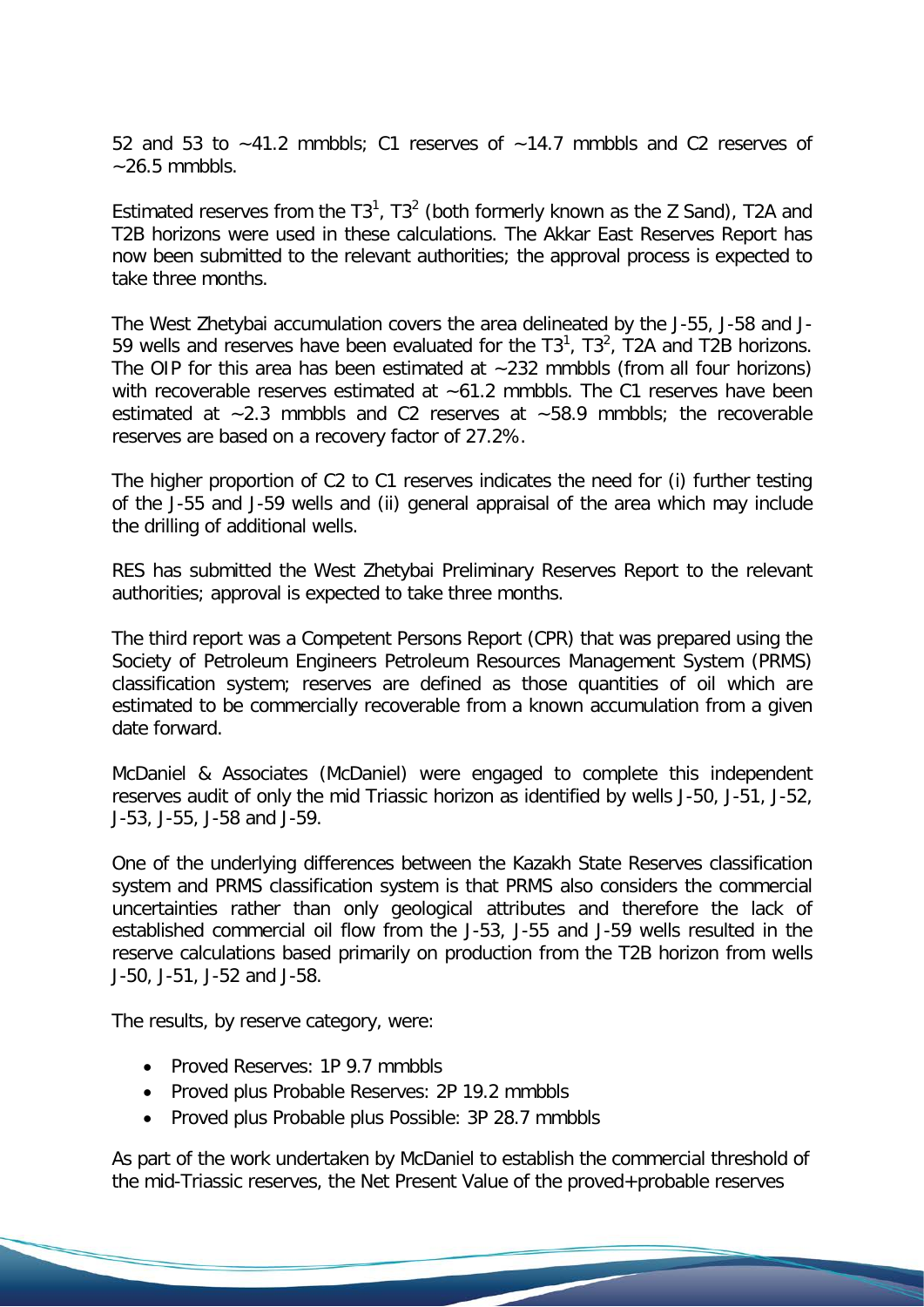using a discounted cashflow model with a discount rate of 10% was calculated as \$US304.6m (~\$US15.9/bbl) pre-tax and \$US222.5m (~\$US11.6/bbl) after tax.

Shareholders are encouraged to read the 11 September 2013 announcement in full as it contains more details on the differing reserve classification methodologies used by RES in preparing the State Reserve Reports and by McDaniel in preparing the CPR.

In summary, the results of these independent reserve audits confirmed the prospectivity of the Block 31 permit.

# **Capital Management:**

On 23 September 2013 the Company announced that on 20 September 2013 Jupiter had issued \$US6.5 million of Convertible Notes ("the Convertible Notes"). The specific details were:

#### \$US6.5m Convertible Notes (Series B):

The key terms of the Convertible Notes are as follows:

- Term: 3 years
- Conversion Price: \$US1.25 per share (maximum of 5.2 million shares may be issued)
- Coupon Rate: 12% per annum, with the interest accruing from and including the Issue Date until the earlier of the Conversion Date, Redemption Date or Maturity Date of the Note.
- The Convertible Notes may be redeemed by Jupiter at any time with a minimum of 12 months interest payable if the Convertible Notes are redeemed within the 1<sup>st</sup> 12 months of their Term
- The issue of the Convertible Notes is carried out under Jupiter's 15% capacity in accordance with ASX Listing Rule 7.1

The breakdown of subscriptions for the Convertible Notes were as follows:

- Waterford Petroleum Limited: \$US1.5m
- Mid Ocean Limited \$US0.5m
- Mobile Energy Limited: \$US4m
- Other Private Investors: \$US0.5m

The net cash proceeds of the fundraising was \$US3.305m, following the repayment of \$US3m of Promissory Notes held by Mobile Energy Limited and the payment of a fee of 3% of the proceeds of the raising (\$US195,000) by the Company to Waterford Petroleum Limited for its role in arranging the funding.

The net cash proceeds of the fundraising will be used for the following purposes: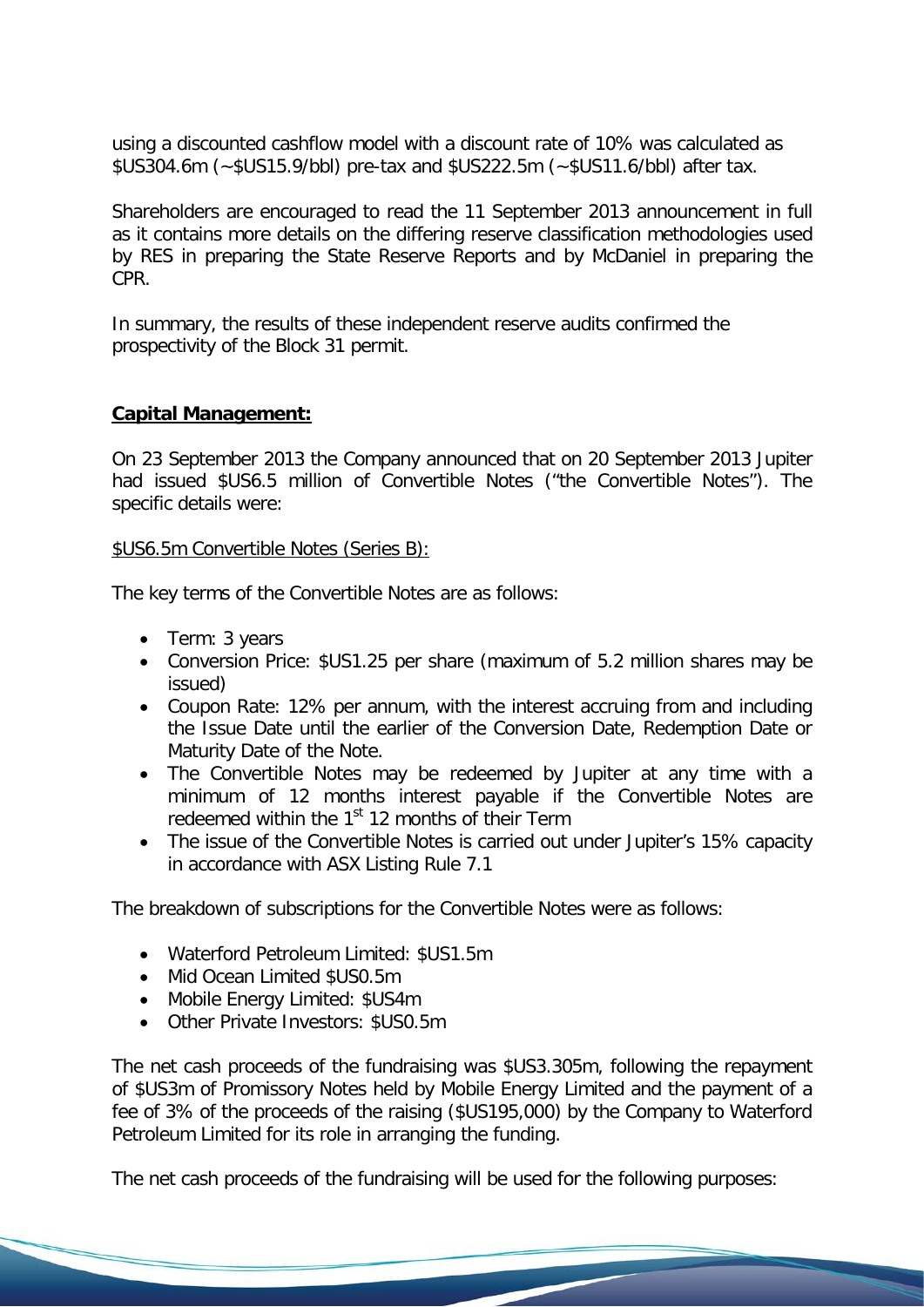- Remedial work on the J-53 well: ~\$US150,000;
- Further testing of the J-59 well: ~\$US350,000 and
- General working capital: ~\$US2.805m.

The holders of Series A Convertible Notes issued on 31 May 2013 also agreed to convert their notes to Series B Convertible Notes, effective from 20 September 2013.

This means that all interest payable on the entire \$US15.5m Convertible Notes now outstanding will be deferred and accrue from and including the Issue Date of the Series B Convertible Notes until the earlier of the Conversion Date, Redemption Date or Maturity Date of the Note.

The Company is still reviewing its funding requirements for 2014.

# **KASE:**

The Company announced on 16 September 2013, that the Company had fulfilled the relevant conditions required under the Kazakh Stock Exchange (KASE) Listing Rules, and the KASE Listing Committee had confirmed that the Company's shares would now be included on the official list of shares trading on KASE.

### **2013 Annual General Meeting:**

The 2013 Annual General Meeting (AGM) is scheduled to be held on Thursday 7 November 2013 and the Notice of Meeting covering all the business to be covered at the AGM was mailed to shareholders on 4 October 2013.

### **Capital Structure and Finances:**

As at 30 September 2013, the Company had 153,377,693 listed shares trading under the ASX ticker "JPR",AIM ticker "JPRL" and KASE ticker "AU\_JPRL".

The Company has no options, listed or unlisted, on issue.

The Company also has on issue \$US15.5m in Series B Convertible Notes. All Series A Convertible Notes issued on 31 May 2013 have been converted to Series B Convertible Notes and the Company has no Promissory Notes outstanding.

The Company has on issue a total of 7,000,001 unvested Performance Rights. These Performance Rights expire on 31 December 2013 and the vesting terms for all the Performance Rights on issue are the same.

A Resolution will be put to shareholders at the upcoming AGM seeking approval to extend the expiry date of these Performance Rights to 31 December 2014.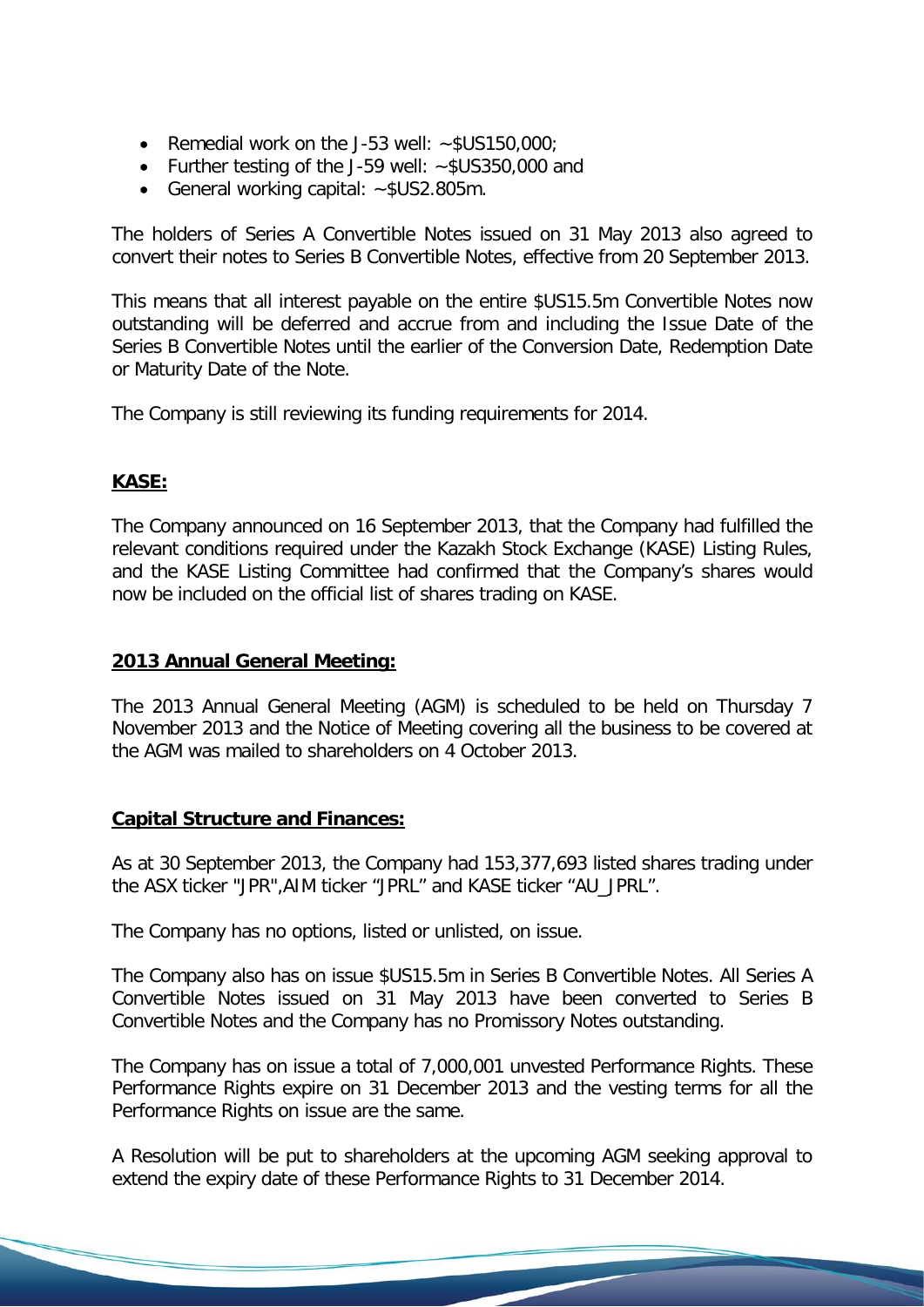On 27 September 2013, the Company released its 2013 Annual Report.

Unaudited net cash reserves as at 30 September 2013 stood at approximately \$A3.85m.

### **Summary:**

In what was a quiet quarter from an operational perspective, the release of three independent reserve reports confirmed the prospectivity of the Block 31 licence. With the additional funding secured on 20 September 2013, the Company moves into the  $4<sup>th</sup>$  quarter with a focus on carrying out remedial work on well J-53 and completing the planning for further testing on well J-59.

If shareholders have any questions regarding this Quarterly report they are welcome to contact the Company on +61 89322 8222.

Geoff Gander Chairman/CEO

#### **ENDS**

#### **Enquiries:**

Jupiter Energy (+61 89 322 8222) Geoff Gander [\(geoff@jupiterenergy.com\)](mailto:geoff@jupiterenergy.com)

#### **Competent Persons Statements:**

Keith Martens, BSc Geology and Geophysics, with over 35 years' oil & gas industry experience, is the qualified person who has reviewed and approved the technical information contained in this report.

#### Independent Analysis - RES:

The information in this announcement which relates to the C1 and C2 Block 31 reserve estimations is based on information compiled by Reservoir Evaluation Services LLP ("RES"), a Kazakh based oil & gas consulting company that specialises in oil & gas reserve estimations. RES has used the Kazakh Reserve classification system in determining their estimations. RES has sufficient experience which is relevant to oil & gas reserve estimation and to the specific permit in Kazakhstan to qualify as competent to verify the information pertaining to the C1 and C2 reserve estimations. RES has given and not withdrawn its written consent to the inclusion of